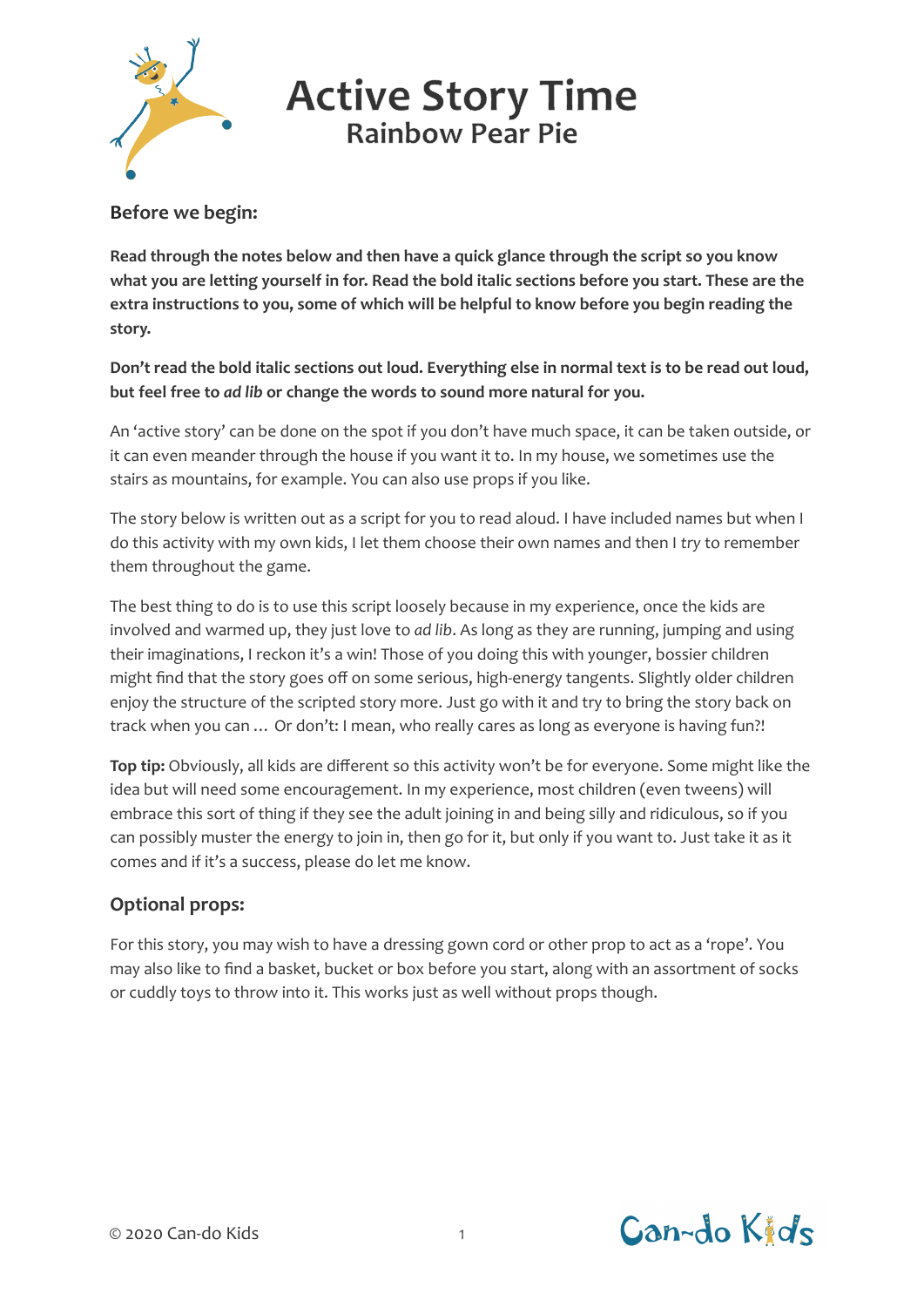# **Rainbow Pear Pie: The Script**

Today we are going on an adventure and I want you to imagine that you are a little pixie called Clem.

You live in a travelling village with your fellow pixies and you are all pretty excited because tomorrow is Bicklebee. Bicklebee is the biggest party of the year. There's going to be dancing and singing and games; there'll be leaf boat races and tug of war and vine jumping; there will be cake and sandwiches and little sun berry sweets and – the best thing of all – there's going to be lots of Rainbow Pear Pie.

But that's all tomorrow. For now, you need to get a good night's sleep. So, lie down in your tent, snuggle into your sleeping bag and close your eyes. Just drift off to ...

Hang on, those clown bugs outside are being extremely noisy with all their chirping. They've woken you up. Never mind. Stretch out your arms and legs, do a big yawn and try to get comfy again. That's it, just …

Oh, those clown bugs! Jump to your feet. Now run to the tent opening and call out to them to be quiet.

That's it. Now, come on back to bed and try to get some sleep.

Oh, what now?! Somebody is whispering. They need your help.

You sit up.

It's Dolkan. Dolkan is your best friend. I suppose you had better go and see what she wants. Take a few moments to wake yourself up. Stretch out your arms and legs, wiggle your shoulders and move your head from side to side. Now jump to your feet, take a wide squat and wiggle your bottom from side to side: that's the pixie wake-up wiggle. Now lift one knee to your chest and then the other. Wave your hands in the air …

And do ten big star jumps to make sure you are really awake. Go!

Alright, run to the tent opening again and hurry outside.

Dolkan looks glum. 'It's the clown bugs,' she says sadly. 'They got into the store tent and they've eaten every single Rainbow Pear. There are none left for the pies tomorrow.'

This is not good news. It won't be Bicklebee without Rainbow Pear Pie. But you know exactly what to do. The Rainbow Pears grow, as you might expect, on a rainbow tree on a rainbow hill on the other side of … you guessed it, a rainbow. All you have to do is travel to the other side of the rainbow to collect some more. Are you ready?

Right, before we set off, let's makes sure we are warmed up for our journey:

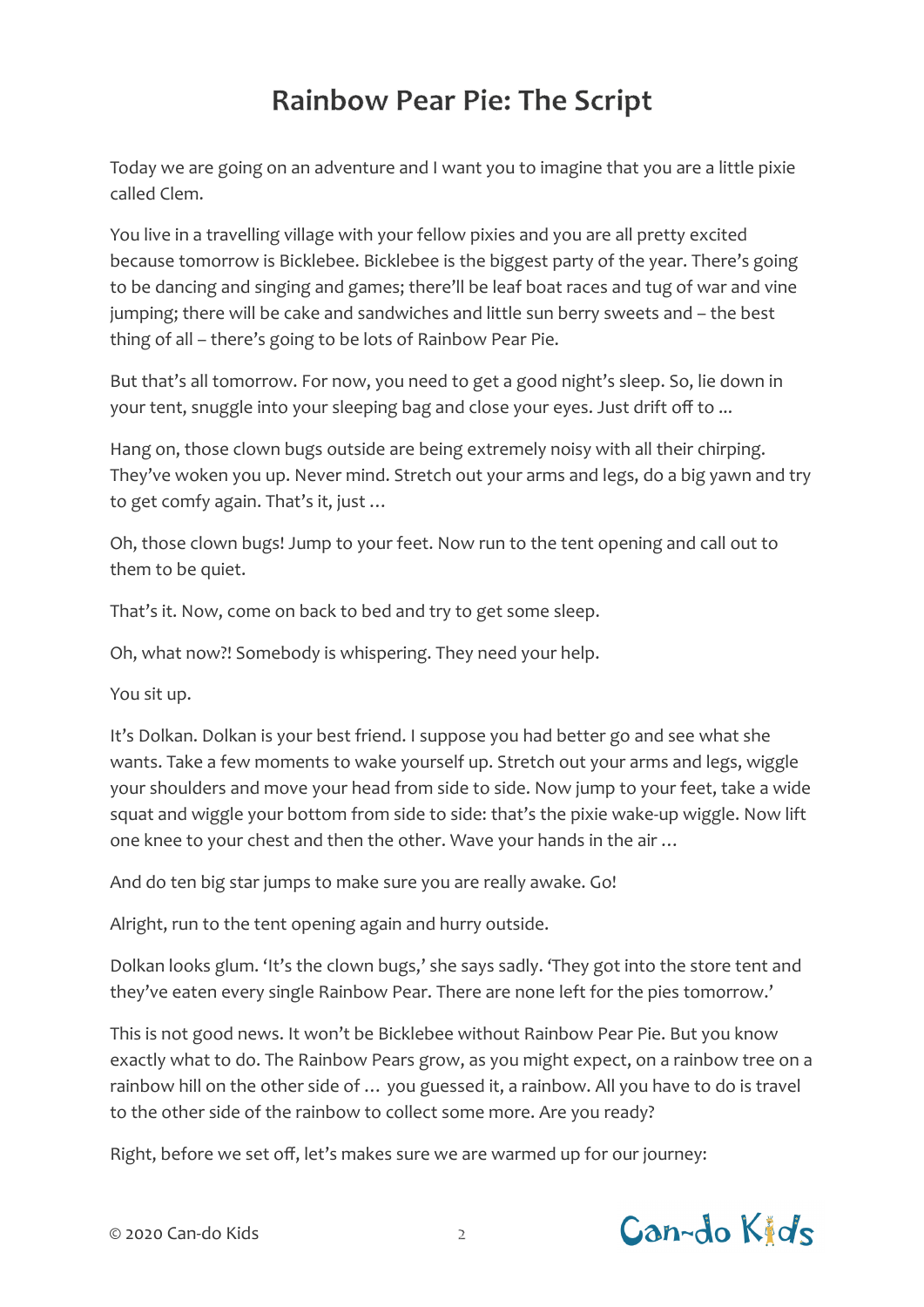## *Take as long as you like over the following exercises and add others if you like or get your child/children to add their own warm-up moves.*

- Roll your shoulders;
- Circle your arms;
- Circle your hips;
- Kick your heels to your bottom;
- Take a couple of lunges.
- Now, stand with your legs wide. Bend down and touch the ground and then reach up to the sky. Do that again twice more.
- Now, ten star jumps;
- Ten high knee runs;
- Ten star jumps;
- Ten high knee runs.

Okay, we are ready for our adventure. You just need to pack your bag. Run around quickly and collect everything you need to take with you.

## *You might want to cheer them on during this bit: get them to jump up high to reach things, dip down low, tell them to run faster, mime getting dressed, etc.*

Alright, good job. Dolkan is ready; you're ready. Put your backpack on and we are all set.

First things first, we need to get across the cloud-grass plain. The clown bugs are chirruping loudly in the long, hissing grass and even though you are annoyed with the pesky bugs for eating all the pears, you don't want to hurt them. So, you're going to have to lift your knees very high, right to your chest, as you walk across the plain.

## *Take as long as you want on this, and either do it on the spot or travel it depending on your space.*

We're lucky the moon is out tonight so we can see where we are going.

Phew, we've reached the other side.

I probably should have warned you this before, but Dolkan does get a bit pumped up on these adventures. She likes to celebrate every achievement with a few high jumps – tuck jumps to be precise – ten of them. And she wants you to join in. Go!

Well done. From here, it's a short sprint to that forest over there. Let's go.

## *Again, you can do this on the spot if you don't have room to actually run. Maybe do high knee runs if you are staying on the spot.*

STOP!

We've reached the forest but the brambles are too thick. We need to open up a tunnel through them. We'll have to use our magic. Do you know how?

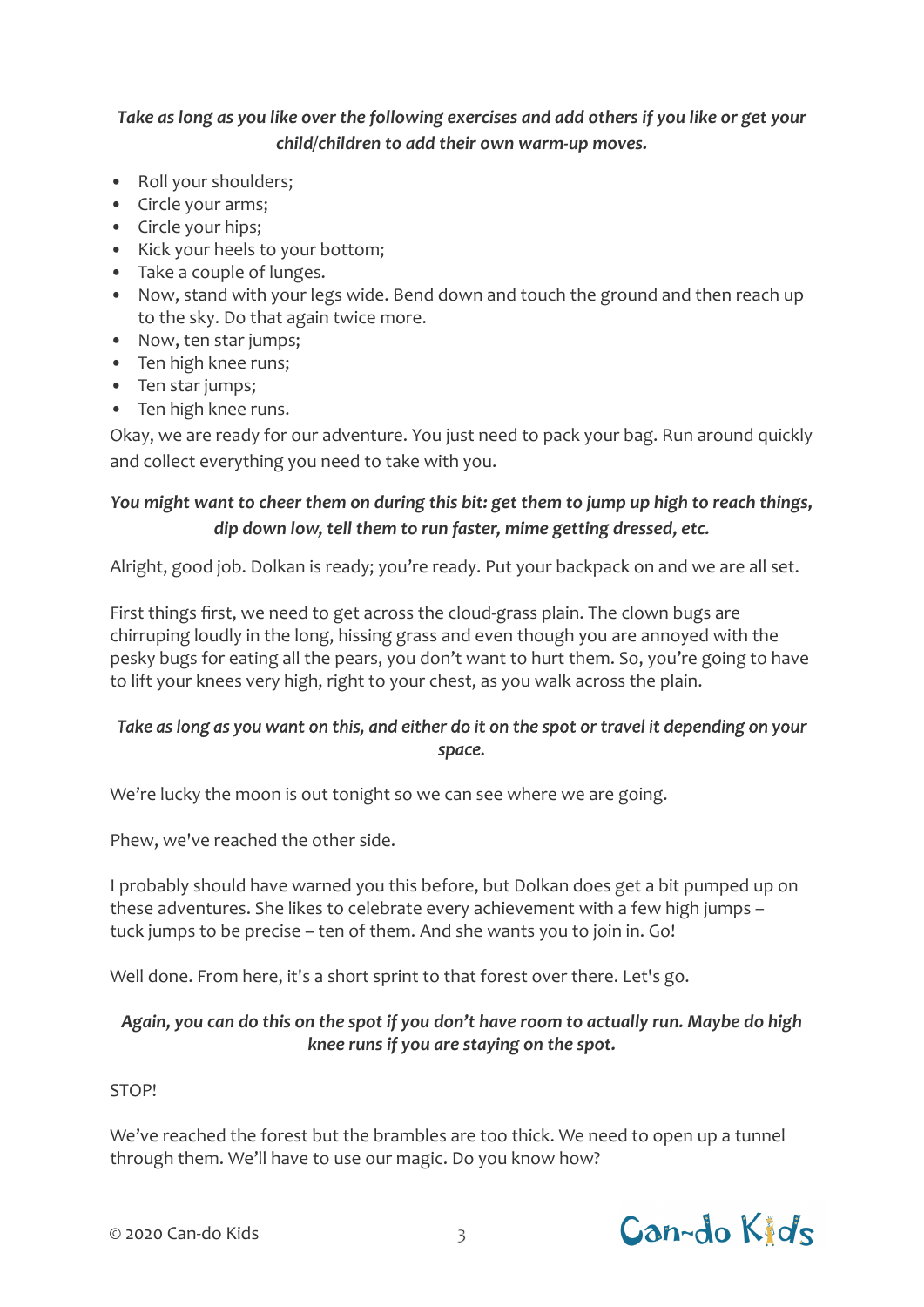## *Here is a bit of a freestyle section. Do some sort of energetic magic spell-making: a dance or a series of high energy moves works well or just an energetic mime. You could make it up or get them to improvise.*

It worked! Look, the tunnel has opened up. It's pretty dark in there and the brambles can be vicious but if you follow my instructions, you'll get through alright. So, onto your hands and knees and start crawling …

The brambles are getting lower. Quick, down to your belly and slither …

It's opening up a bit now so jump to your feet and scurry to one side to escape the thorns … now to the other side …

Good. Quick, down to your belly again. That's it …

I can see the end of the tunnel now. Just a quick crawl and …

We're there! Brilliant!

Jump to your feet again. Oops, back to your tummy … to your feet … to your tummy … to your feet.

Sorry, I thought I saw an owl. Owls sometimes mistake us pixies for mice. I think we're fine now, though, so let's keep going.

We've got to cross this river next. There are ten lily pads to get to the other side but they are quite far apart so you'll have to jump or leap or hop from one to the other.

#### *Again, if you need to do this on the spot, that's fine. Count with them …*

... and ten. Well done.

Oh! Oh no! You dropped your pack in the water back there. You'll have to go back and get it. Come on, let's leap across the lily pads again.

#### *Choose how many you go back.*

That's it. Now pull it out. Phew, it's heavy. You must have packed quite a lot! Never mind; let's get to shore again.

#### *Count again and wait for them to finish their leaping.*

We're all dripping wet. We'll have to use our magic to get dry again. Come on.

#### *Do your spell dance again or a different one.*

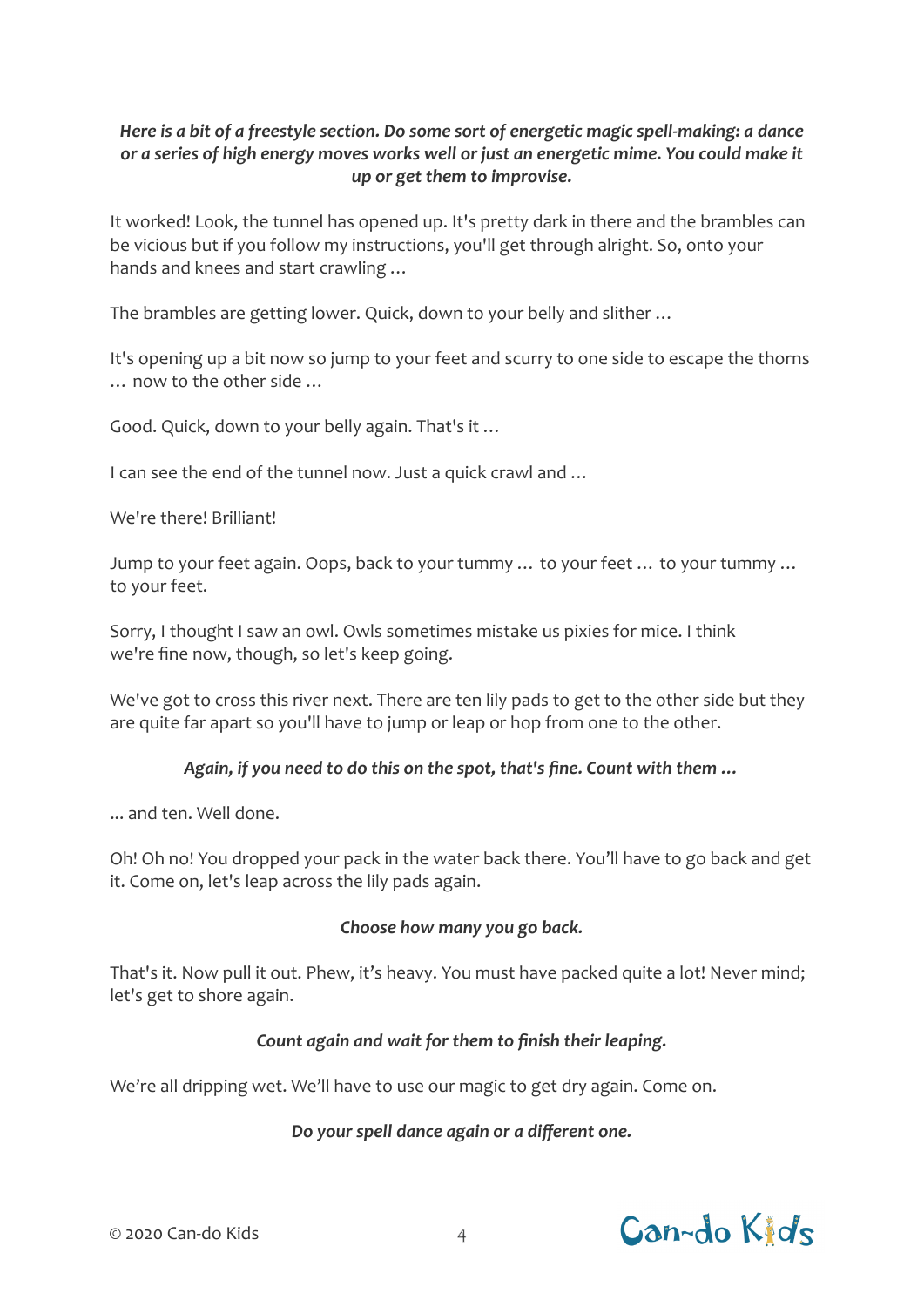That's better. Oh, Dolkan is much happier now she is dry, and yep, thought so, she wants to celebrate with some more jumps. Tuck jumps again – ten of them. Go!

You are doing so well, and look, over there it's the night-sky rainbow. Isn't it astonishing? Can you smell it? It smells like roses and candy floss and strawberry ice cream. What can you smell?

It's just another quick run to get to it. Let's go …

We made it! Now all we need to do is climb up the rainbow, slide down the other side and gather the pears that grow on the rainbow tree on the rainbow hill over there. Nothing to it.

Now, everyone knows that near the ground, you can't touch a rainbow. Your hand just slips right through. But what most people don't know is that further up, just out of reach, rainbows are spongy and a little sticky, a bit like marshmallows.

You'll need to jump to see if you can grab onto a spongy bit of rainbow and pull yourself up. Ready? One, two, three … Hmm, not quite high enough. Let's try again. One, two, three … Better, but we're still not quite there. I know, let's throw a rope up and see if it sticks. One, two, three, throw. It worked. Let's climb.

## *Here's where you get to freestyle again. You can climb the stairs, slither on your bellies, or do high knee runs with arms above your head as if you are climbing a rope.*

## *You can talk about what the rainbow smells like or comment on the stars.*

## *When you get to the top, it's time to slide all the way down. You can mime this in any way you like. If you have the room, get the child/children to run around. Then do a big jump off of the rainbow at the end.*

That was so much fun! Oh look, Dolkan is excited again. Ten big tuck jumps, everyone …

Alright, Dolkan, that's enough. We have work to do. We need to gather the pears. We're lucky because lots of them have already fallen from the tree so all we need to do is gather them up and throw them in the basket. We need to be quick though. It's nearly morning and the kitchen pixies still need to bake the pies in time for the party.

*Here is where the socks and basket come in. You can set this up as you wish. For example:*

- *The child/children can just run around miming picking stuff up and putting it in the basket.*
- *You can throw socks or teddies at them and they have to catch them and try to throw them in the basket.*
- *If you have space (maybe outside) you can prepare beforehand and spread the socks/ teddies/balls around the garden and get them to fetch them.*
- *You can have a timed race or a competition to see who can get the socks in the basket*